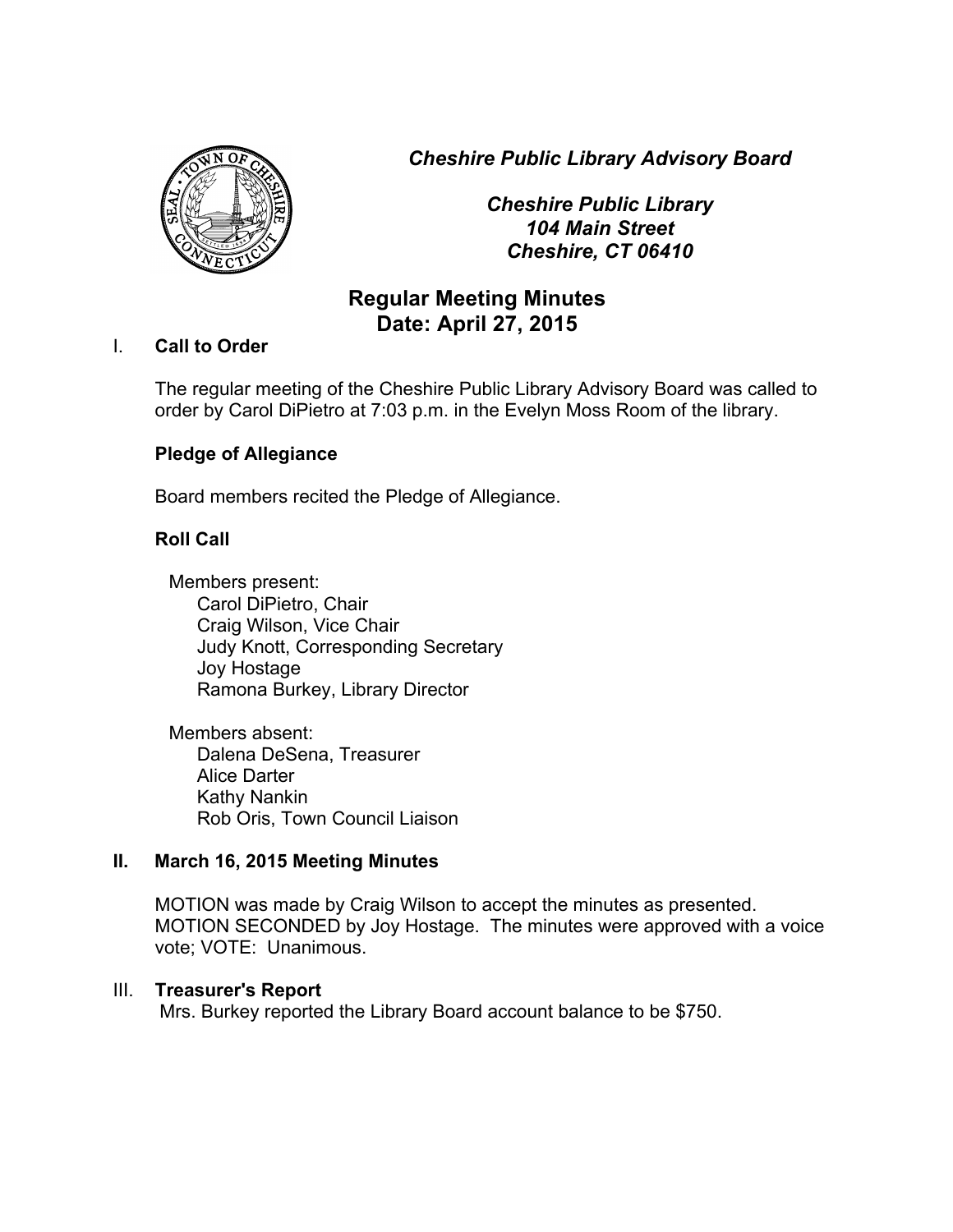#### IV. **Reports of Committees**

#### 1. School-Library Partnership

The April report from Lucas Franklin, the Head of Children's Services, was read by Mrs. DiPietro.

Weeding Nutmeg Books: Because we purchase up to 10 copies of each Nutmeg Nominated Nominee book we have to weed them down to a smaller number after a year on the shelf. This year instead of selling them we offered the books the school media centers. So far two media centers have expressed interest in some of the books and the remainders will be given to teachers for their classroom collections. We will be hand delivering the books in the next two weeks to each of the schools who are interested.

#### Spring Break Events:

Events at the library during Spring Break were sent to Cheshire School Principals to include in the parent e-newsletter.

#### Dodd Middle School FEA:

May 14 at 3:30 the Dodd Middle School will be hosting a Read-Aloud program for preschool age children here at the library.

Board members asked about the programs offered during April school vacation week. Mrs. Burkey reported that those programs were very well attended and included many science and nature programs such as rocks and minerals and edible insects. The Children's department has been offering new and interesting programs which are well received, including yoga storytime. They will also be offering a "Mindfulness and Parenting" series for parents. This series will help parents learn tools to redirect their minds when they are under stress; centering on themselves; being present in the moment and more aware of their body; grounding themselves to gain a feeling of control.

At the Board's request, Mrs. Burkey will ask Mr. Franklin to include in his report the highlights of the children's programs offered.

Funding Resources - Mr. Wilson reported.

No report. The Board asked that this section be removed from future agendas.

Mrs. Burkey did report that Kathleen Larkin revised the gift form for the Cheshire Public Library to suggest gifts to celebrate or honor a special person, in addition to remembering a friend or loved one. A secure donation box has also been added by the parking lot entrance.

# V. **Communications**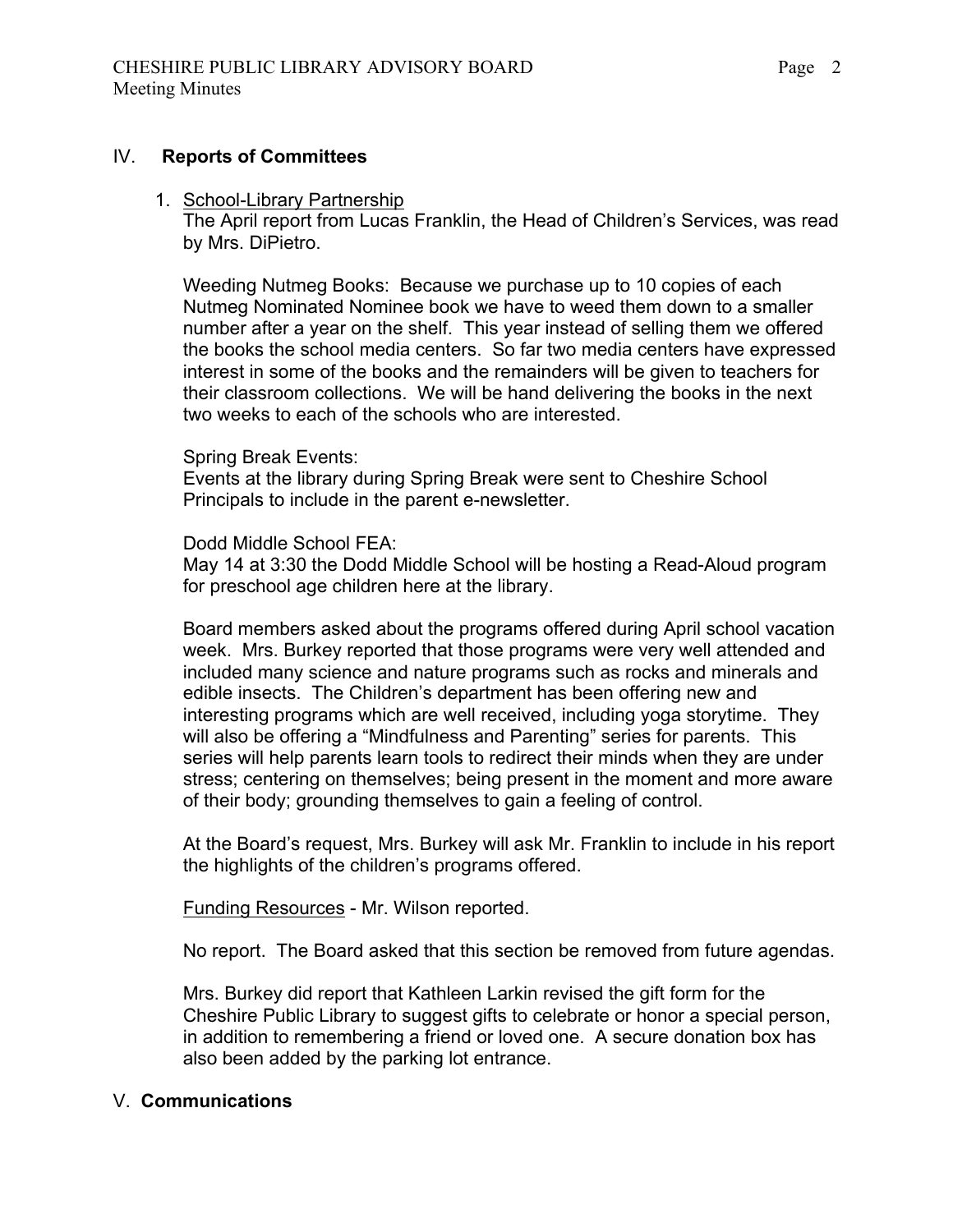Mrs. DiPietro received a new Trustee Handbook from the Association of Connecticut Library Boards.

Mr. Wilson shared the Brewster Ladies' Library Association Annual Report.

- Mrs. Hostage noted the Hartford Courant continues to include our movies showings on the www.ctnow.com page; the 4/2/15 edition listed "House on 92 Street"; the 4/16/15 edition listed "Argo".
- Mrs. Hostage also commented on recent articles about the New York public libraries' deplorable conditions and lack of funding.

### VI. **Report of the Chair –** Carol DiPietro, Chair

Mrs. DePietro thanked Mr. Wilson for filling in as chair in her absence.

While in Florida, Mrs. DiPietro attended numerous programs at the Collier County Public Library. She shared the Winter Programs brochure – all programs are free. The brochure includes programs offered at their 10 branches, including exercise programs, theater, films, concerts, computer classes, book groups/talks, etc. Mrs. DiPietro also passed around the Children & Tween/Teen Programs brochure for Winter/Spring 2015.

Friends' members can register for programs early. Online registration is available, and many programs fill up fast. Their Friends organization has a dedicated phone line.

Their Friends' fundraisers include a Lecture Series with nationally known authors and a Bagels & Book Club Breakfast fundraiser.

Mrs. DiPietro also shared a Naples Daily News (2/26/15) article entitled "Where are all the books? – Fewer dollars mean there are fewer reads at Collier libraries."

Mrs. DiPietro reminded everyone of the Friends of the Cheshire Public Library book sale this week, running Thursday – Sunday, with preview night for Friends members on Wednesday evening.

#### VII. **Report of the Library Director –** Ramona Burkey

Mrs. Burkey passed out an invitation to an appreciation reception in honor of the supporters of the Cheshire Public Library on May 21, 2015 beginning at 6pm in the Mary Baldwin Room.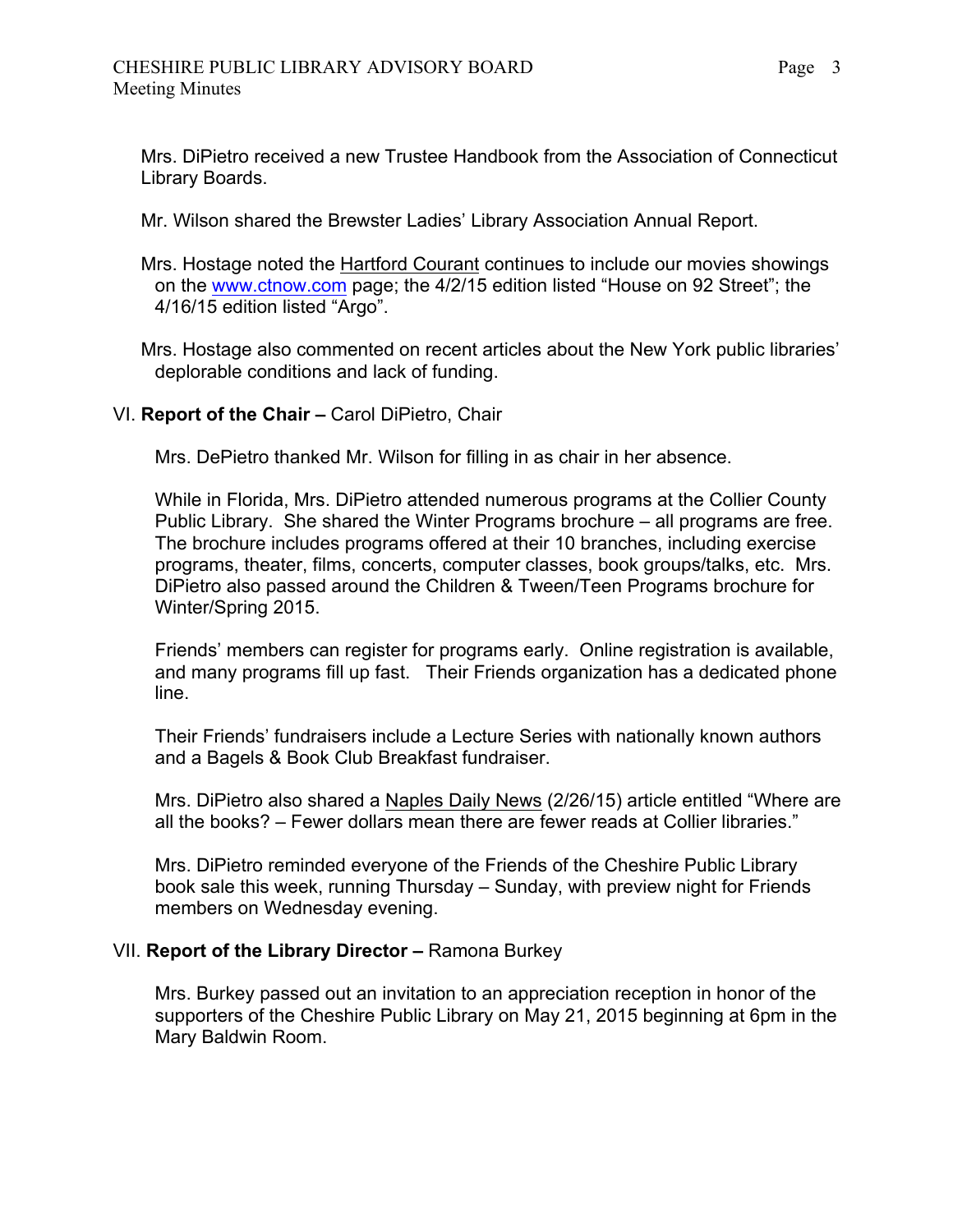# **Technology**

The Town has gone out to bid for a new telephone system, which will be installed this summer.

# **Programs and Services**

- Our new hours will begin on Monday, June 1: Monday – Thursday 9:00 a.m. – 8:30 p.m. Friday – Saturday 9:00 a.m. – 5:00 p.m.
- We will be open Saturday mornings again this summer, from July 11 August 29, from 9:00 a.m. to 1:00 p.m. We are publicizing our new opening and closing times through every outlet we can devise.
- The library will be marching in this year's Memorial Day parade on Sunday, May 24. We would love to have library board members join us.
- The library will be closed on Monday, May 25 for Memorial Day.
- As of May 1, we will not be able to process interlibrary loan (ILL) requests through the statewide "ReQuest" system. The state library's contract with the software vendor is expiring, and a replacement for that software is not expected until this fall at the earliest. Fortunately, only about 1%-5% of our ILLs here at CPL are obtained using this software (95%-99% are filled through our consortium), and we can potentially fill ILL requests using other methods, so the impact on our patrons should be minimal.
- Our Reference department will soon begin offering one-on-one Tech Tutoring for Cheshire residents. More information coming soon.
- **Save the Date**: Library Supporter Appreciation Reception Thursday, May 21 at 6:00 p.m. We would love to have as many library board members as possible in attendance, since this is one way that we as staff say "thank you" for all that you do for the Cheshire Public Library.

# *Selected Upcoming Events (more programs, info and registration at cheshirelibrary.org):*

- **Friends of the Library Semi-Annual Book Sale:** Wednesday 4/29 Members-Only Preview 6:30-8:30 p.m.; Thursday 4/30 9:30 a.m. – 8:00 p.m.; Friday 5/1 9:30 a.m. – 4:00 p.m.; Saturday 5/2 9:30 a.m. – 3:00 p.m.; Sunday "Fill a Bag" Sale 12:00 p.m. – 3:00 p.m. Tuesday Movie Matinees (1:00 p.m.): "Alexander's Ragtime Band" (5/5); "Brigadoon" (5/12) and "Mamma Mia!" (5/19).
- "Nathan Hale: America's First Spy" Tuesday 5/5 at 7:00 p.m.
- "Ask A Lawyer" 5/7 from 6:00 A free community service provided by the Greater New Haven Bar Association.
- "The World of Rare Books" -- Tuesday 5/12 at 6:30 p.m.
- "Breast Health and Tomosynthesis" Wednesday 5/13 at 7:00 p.m.
- "Eat Better, Feel Better, Live Better" Tuesday 5/19 at 7:00 p.m.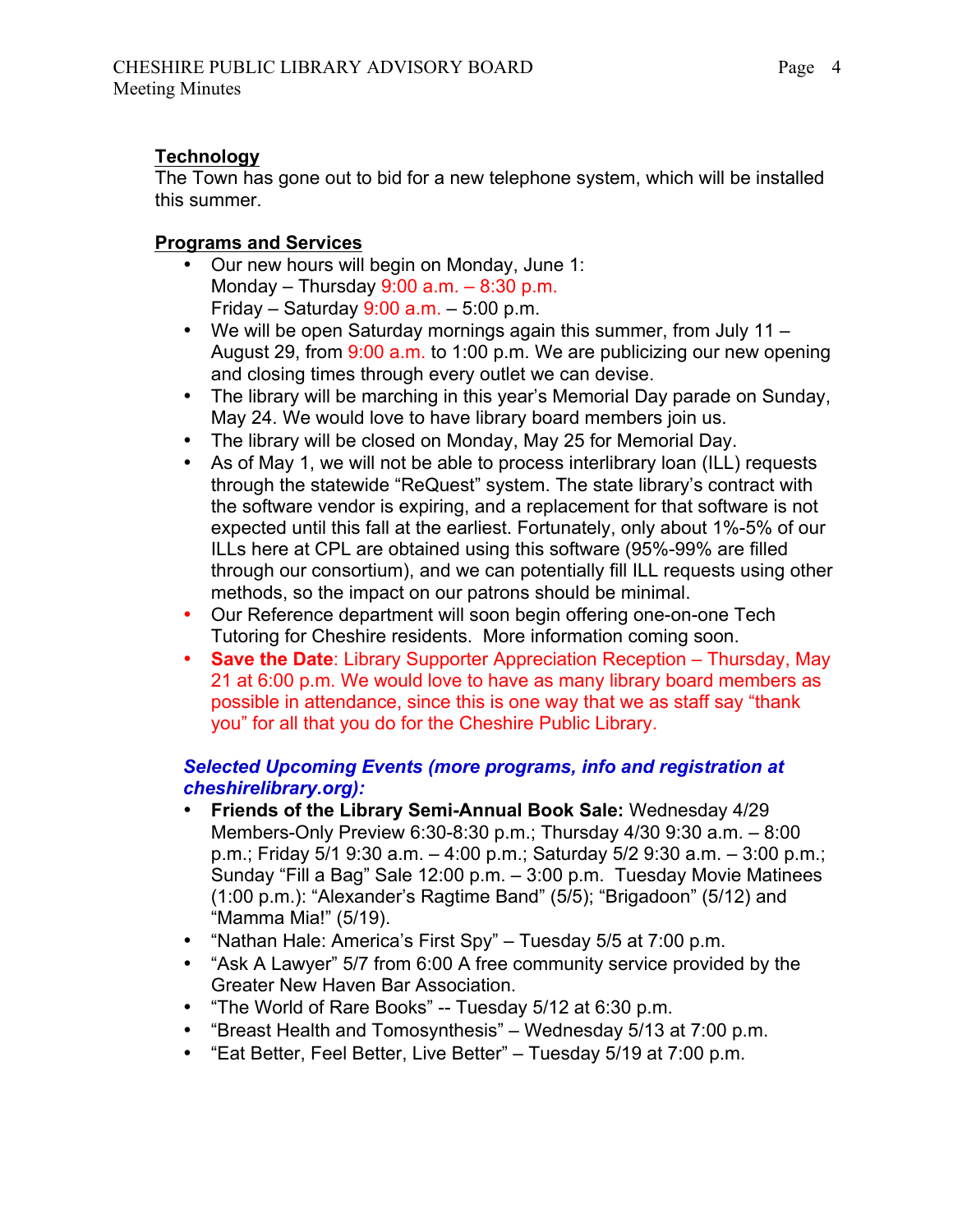### **Personnel**

- I'm sad to announce that Grace Knipe, Library Page, will be retiring at the end of May. Grace has been responsible for helping to keep the library in good order, and for helping to run our Movie Matinees for many years. We will miss her, but we hope that she has a wonderful and fun retirement.
- I've begun working on the annual performance evaluations, a process that usually takes about 6-8 weeks to complete.

# **Financial**

The Fiscal Year 2015-2016 budget as adopted by the Town Council on April 14 includes funding for seven (7) additional Sunday afternoons open to the public (which would allow us to be open Sundays from November through March); and an additional \$11,892 in our Program Materials (book) budget, to help cover the cost of providing materials in a growing number of formats, both physical and electronic.

Mrs. Hostage asked the status of state funding for the ConnectiCard program. Mrs. Burkey replied the Appropriations Committee has returned some funding to the budget for the CT State Library, but their funding is still \$142, 000 less, including a \$50,000 shortfall for ConnectiCard program. Mrs. Burkey explained that the ConnectiCard program has been in existence for 42 years; it is a regional program providing shared resources. Mrs. Hostage commented she spoke with Mary Fritz, who supports funding the program.

Mrs. Burkey explained the Friends of the Cheshire Public Library have materials available for people who want to advocate for more funding for the State Library; there is also information on the CT State Library website.

# **Buildings and Grounds**

We will be applying for a State Library construction grant of \$350,000 to finish the reconfiguration/remodel of the interior of the library, the first phase of which was completed on the Main Level of the library in 2012. Phase 2 will address the Upper and Lower Levels, providing a much-needed carpeting replacement, repainting, reconfiguration of book shelves and lighting, better storage, and additional (and more flexible) program space. There is a sum of \$350,000 already approved in the town's Five Year Capital Expenditure plan towards this work, which is the 50% match for the grant.

# **Policies and Planning**

I will be participating in a strategic planning webinar, hosted by the Library Leadership and Management Association (LLAMA), on Wednesday, May 6. Our current Strategic Plan goes through 2016, so we need to start thinking about the next long-range plan now.

# **Artsplace**